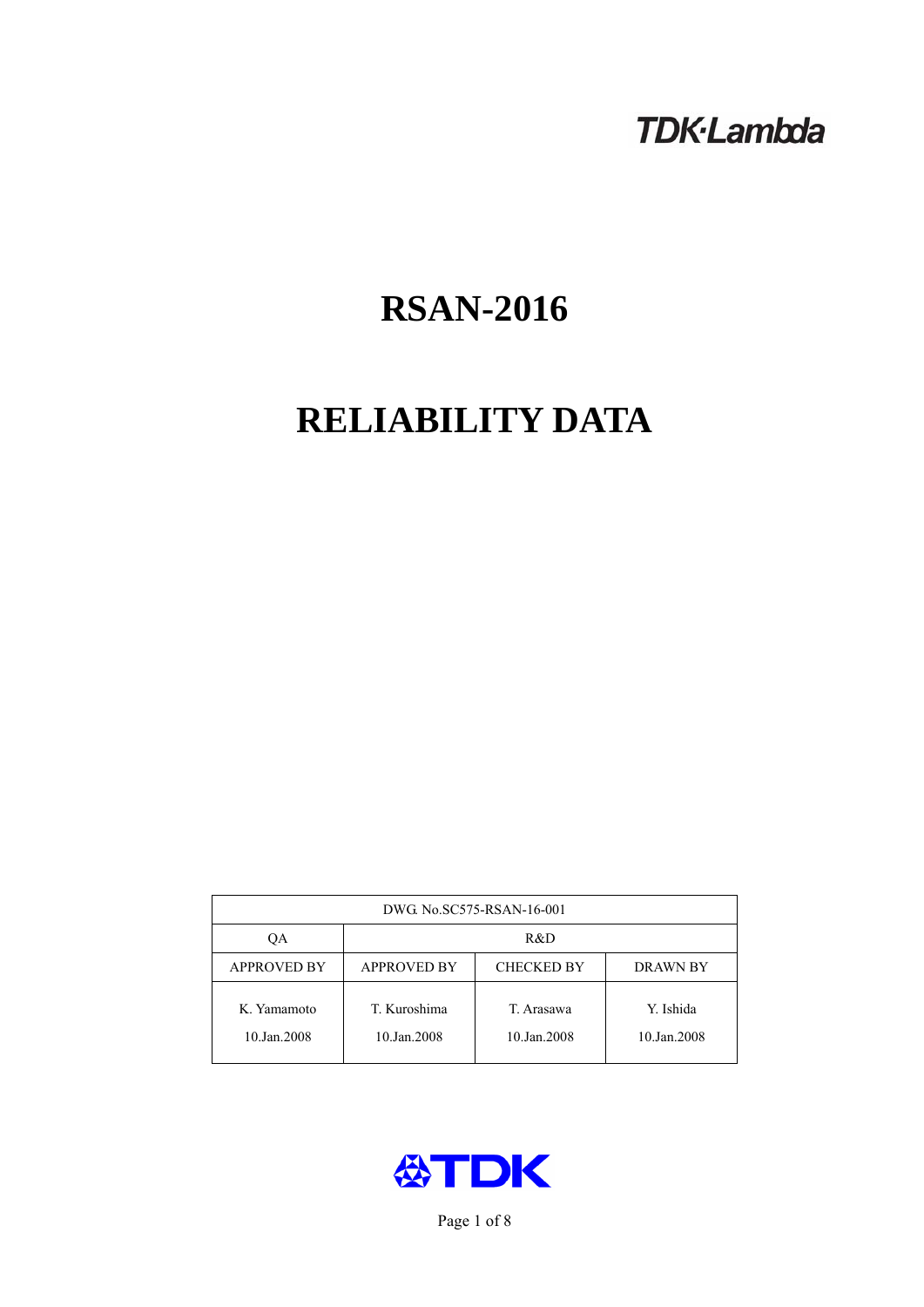**RSAN-2016** 

## **I N D E X**

|                                     | Page   |
|-------------------------------------|--------|
| 1. Calculated Values of MTBF        | Page-3 |
| 2. Vibration Test                   | Page-4 |
| 3. Heat Cycle Test                  | Page-5 |
| 4. Humidity Test                    | Page-6 |
| 5. High Temperature Resistance Test | Page-7 |
| 6. Low Temperature Storage Test     | Page-8 |

The following data are typical values. As all units have nearly the same characteristics, the data to be considered as ability values.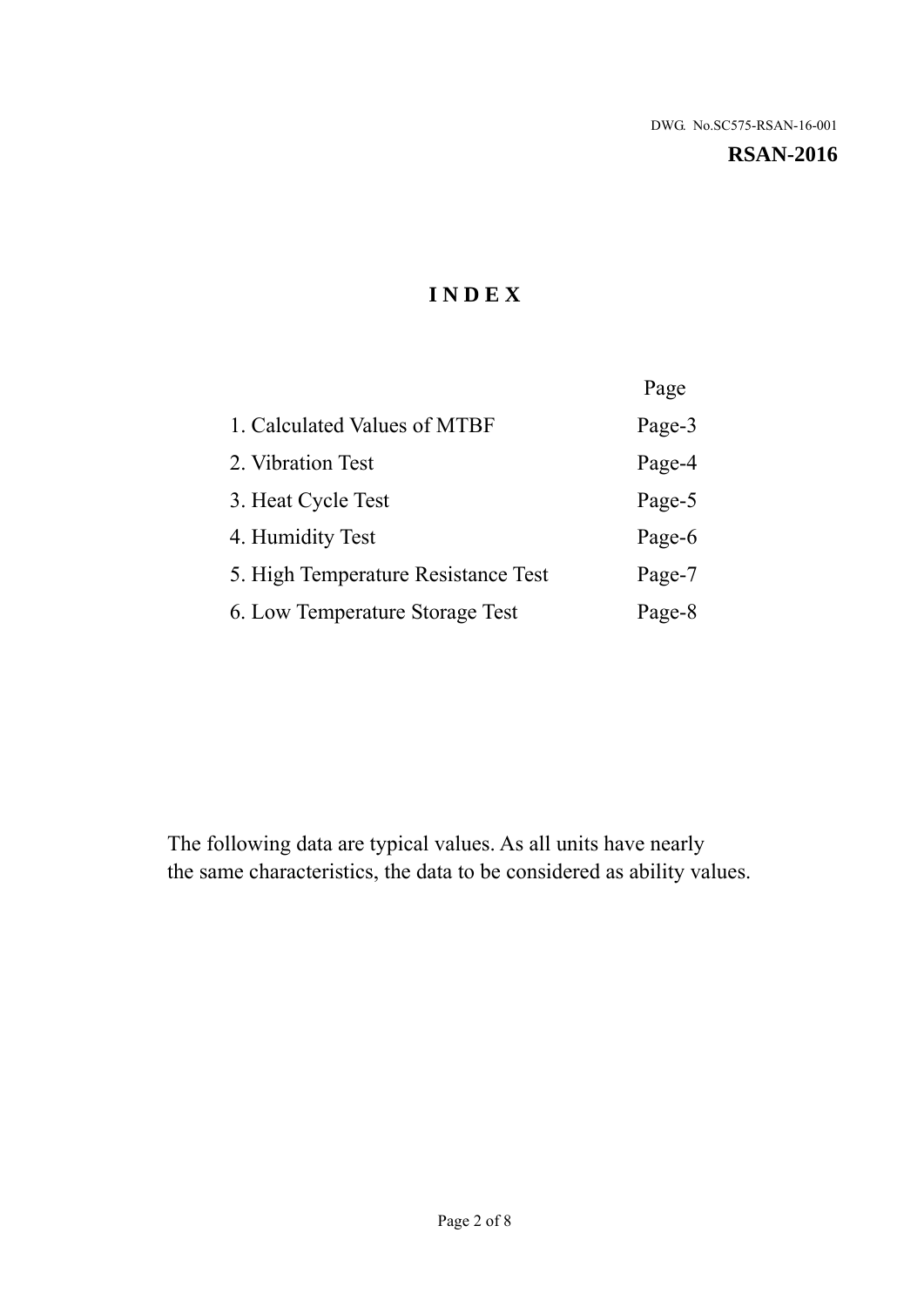#### **RSAN-2016**

1. Calculated values of MTBF

MODEL : RSAN-2016

(1) Calculating Method

 Calculated based on parts stress reliability projection of MIL-HDBK-217F NOTICE2.

Individual failure rates  $\lambda$  G is given to each part and MTBF is calculated by the count of each part.

$$
MTBF = \frac{1}{\lambda_{\text{equip}}} = \frac{1}{\sum_{i=1}^{n} N_i (\lambda_G \pi_Q)_i} \times 10^6 \text{ (hours)}
$$

| $\lambda$ equip | : Total equipment failure rate (Failure $/ 10^6$ Hours)                   |
|-----------------|---------------------------------------------------------------------------|
| $\lambda$ G     | : Generic failure rate for the $\hbar$ generic part                       |
|                 | (Failure/ $10^6$ Hours)                                                   |
| Ni              | : Quantity of <i>i</i> th generic part                                    |
| N               | : Number of different generic part categories                             |
| $\pi$ Q         | : Generic quality factor for the <i>i</i> th generic part ( $\pi Q = 1$ ) |

- (2) MTBF Values
	- GF : Ground, Fixed

 $MTBF = 6,914,673$  (Hours)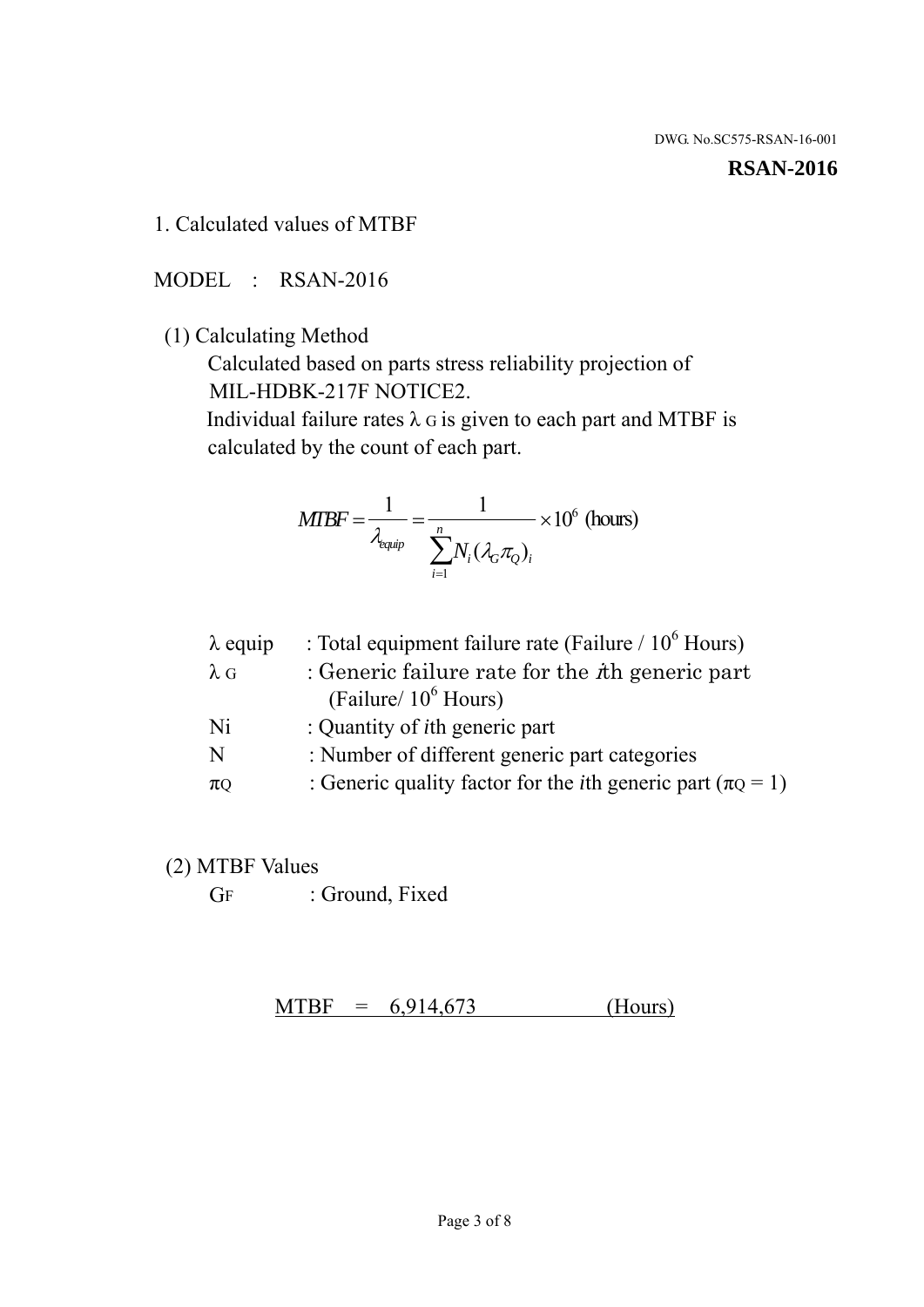#### **RSAN-2016**

2. Vibration Test

### MODEL : RSAN-2016 (Representation Product : RSEN-2030)

- (1) Vibration Test Class Frequency Variable Endurance Test
- (2) Equipment Used Controller VS-1000-6, Vibrator 905-FN ( IMV CORP.)
- (3) The Number of D.U.T. (Device Under Test) 5 units
- (4) Test Condition
	- · Frequency : 10~55Hz
	- · Amplitude : 1.5mm, Sweep for 1 min.
	- · Dimension and times : X, Y and Z directions for 2 hours each.

## (5) Test Method

Fix the D.U.T. on the fitting-stage

## (6) Test Results

PASS

#### Typical Sample Data

| . .                           |                                                         |           |                     |                     |
|-------------------------------|---------------------------------------------------------|-----------|---------------------|---------------------|
| Check item                    | Spec.                                                   |           | <b>Before Test</b>  | After Test          |
|                               | Differential Mode: 25dBmin.                             | $0.4$ MHz | 39.72               | 40.02               |
|                               |                                                         | 30 MHz    | 58.84               | 55.92               |
| Attenuation (dB)              | Common Mode: 25dBmin.                                   | 2 MHz     | 36.32               | 36.44               |
|                               |                                                         | 30 MHz    | 38.26               | 38.08               |
| Leakage Current (mA)          | Line1<br>$1mA$ max. $(250V, 60Hz)$<br>Line <sub>2</sub> |           | 0.42                | 0.41                |
|                               |                                                         |           | 0.43                | 0.42                |
| DC Resistance $(m\Omega)$     | $6m \Omega$ max.                                        |           | 3.84                | 3.72                |
| <b>Test Voltage</b>           | $L-L: 1768Vdc$ 60s.                                     |           | OK                  | OK.                 |
|                               | $L-E$ : 2500Vac 60s.                                    |           |                     |                     |
| Isolation Resistance ( $MQ$ ) | $100M \Omega$ min. (500Vdc 60s)                         |           | $4.1 \times 10^{6}$ | $4.3 \times 10^{6}$ |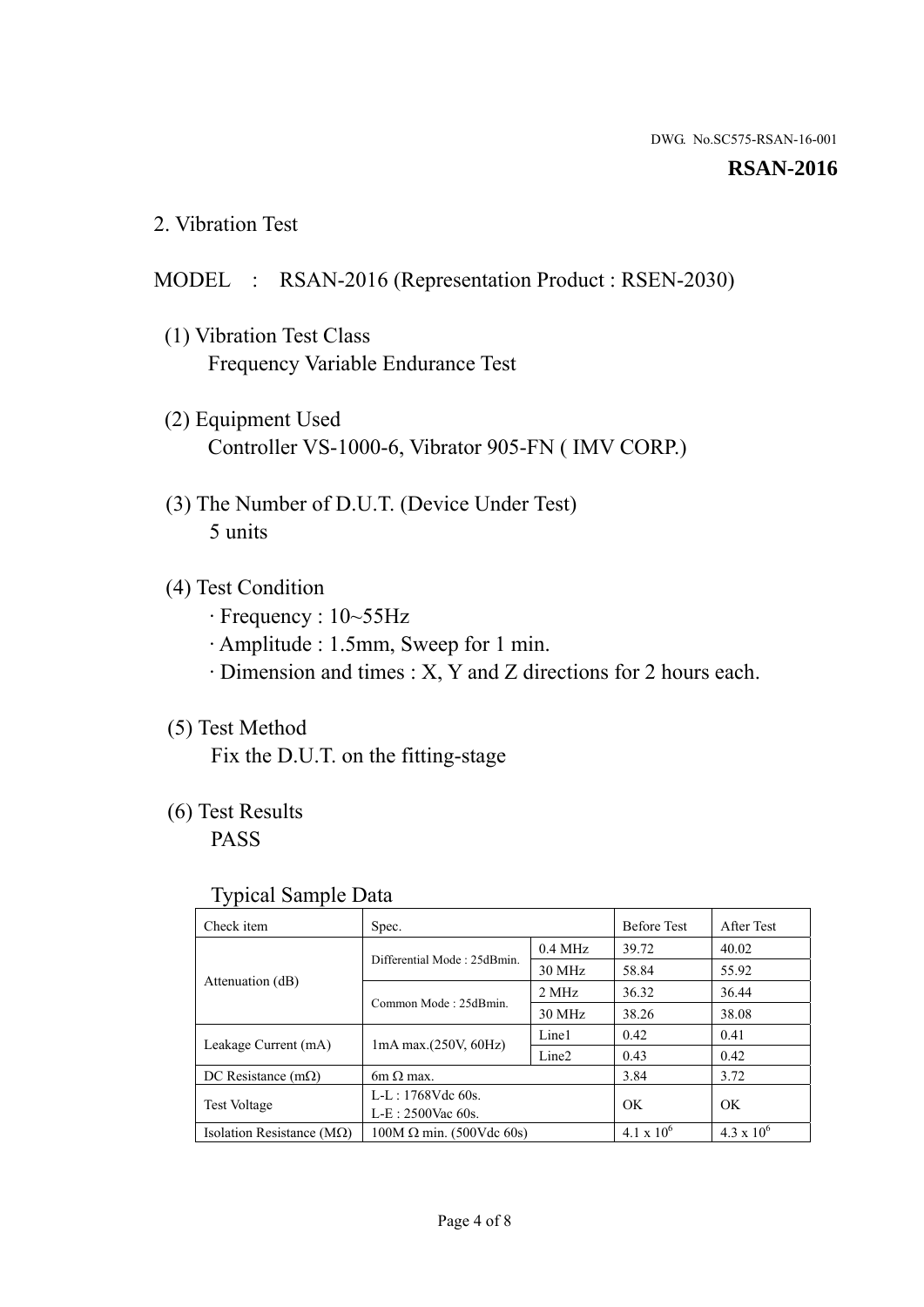3. Heat Cycle Test

### MODEL : RSAN-2016 (Representation Product : RSEN-2030)

- (1) Equipment Used TEMPERATURE CHAMBER TSA-71H-W (ESPEC CORP.)
- (2) The Number of D.U.T. (Device Under Test) 5 units
- (3) Test Conditions
	- · Ambient Temperature : -25~+85°C · Test Cycles : 100cycles
- (4) Test Method



 Before the test check if there is no abnormal characteristics and put the D.U.T. in the testing chamber. Then test it in the above cycles, After the test is completed leave it for 1 hour at room temperature and check it if there is no abnormal each characteristics.

(5) Test Results

PASS

| <b>Typical Sample Data</b> |  |  |
|----------------------------|--|--|
|----------------------------|--|--|

| Check item                    | Spec.                                                   |           | <b>Before Test</b> | After Test        |
|-------------------------------|---------------------------------------------------------|-----------|--------------------|-------------------|
|                               | Differential Mode: 25dBmin.                             | $0.4$ MHz | 40.06              | 40.06             |
|                               |                                                         | 30 MHz    | 55.64              | 57.12             |
| Attenuation (dB)              | Common Mode: 25dBmin.                                   | 2 MHz     | 35.40              | 36.74             |
|                               |                                                         | $30$ MHz  | 37.70              | 37.36             |
| Leakage Current (mA)          | Line1<br>$1mA$ max. $(250V, 60Hz)$<br>Line <sub>2</sub> |           | 0.41               | 0.49              |
|                               |                                                         |           | 0.42               | 0.48              |
| DC Resistance $(m\Omega)$     | $6m \Omega$ max.                                        |           | 3.48               | 3.22              |
| <b>Test Voltage</b>           | L-L: 1768Vdc 60s.                                       |           | OK                 | OK                |
|                               | $L-E: 2500$ Vac 60s.                                    |           |                    |                   |
| Isolation Resistance ( $MQ$ ) | $100M \Omega$ min. (500Vdc 60s)                         |           | $9.5 \times 10^5$  | $9.4 \times 10^5$ |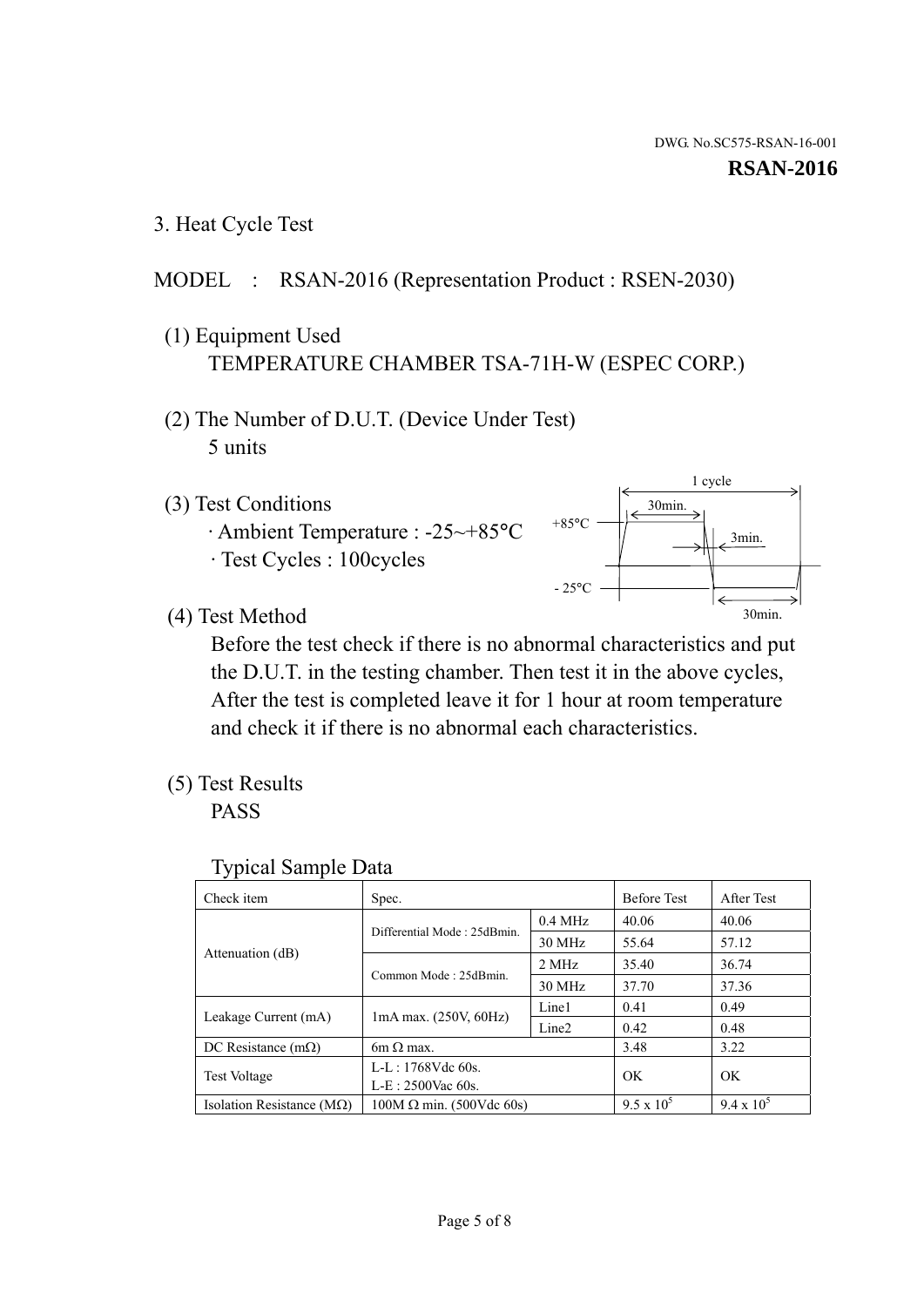4. Humidity Test

### MODEL : RSAN-2016 (Representation Product : RSEN-2030)

- (1) Equipment Used TEMP. & HUMID. CHAMBER PR-4KT (ESPEC CORP.)
- (2) The Number of D.U.T. (Device Under Test) 5 units

#### (3) Test Conditions

- · Ambient Temperature : +40°C
- · Test Time : 500 hours
- · Ambient Humidity : 90~95% RH No Dewdrop

### (4) Test Method

 Before the test check if there is no abnormal characteristics and put the D.U.T. in the testing chamber. Then test it in the above conditions. After the test is completed leave it for 1 hour at room temperature and check it if there is no abnormal each characteristics.

#### (5) Test Results

PASS

| . .                                |                                 |                   |                     |                     |
|------------------------------------|---------------------------------|-------------------|---------------------|---------------------|
| Check item                         | Spec.                           |                   | <b>Before Test</b>  | After Test          |
|                                    | Differential Mode: 25dBmin.     | $0.4$ MHz         | 40.92               | 39.42               |
|                                    |                                 | 30 MHz            | 57.38               | 55.62               |
| Attenuation (dB)                   | Common Mode: 25dBmin.           | 2 MHz             | 36.16               | 36.22               |
|                                    |                                 | 30 MHz            | 37.34               | 37.92               |
|                                    |                                 | Line1             | 0.42                | 0.41                |
| Leakage Current (mA)               | $1mA$ max. $(250V, 60Hz)$       | Line <sub>2</sub> | 0.42                | 0.43                |
| DC Resistance $(m\Omega)$          | $6m \Omega$ max.                |                   | 3.62                | 3.58                |
|                                    | $L-L: 1768Vdc$ 60s.             |                   | OK                  | OK                  |
| <b>Test Voltage</b>                | $L-E: 2500$ Vac 60s.            |                   |                     |                     |
| Isolation Resistance ( $M\Omega$ ) | $100M \Omega$ min. (500Vdc 60s) |                   | $3.6 \times 10^{6}$ | $4.5 \times 10^{6}$ |

#### Typical Sample Data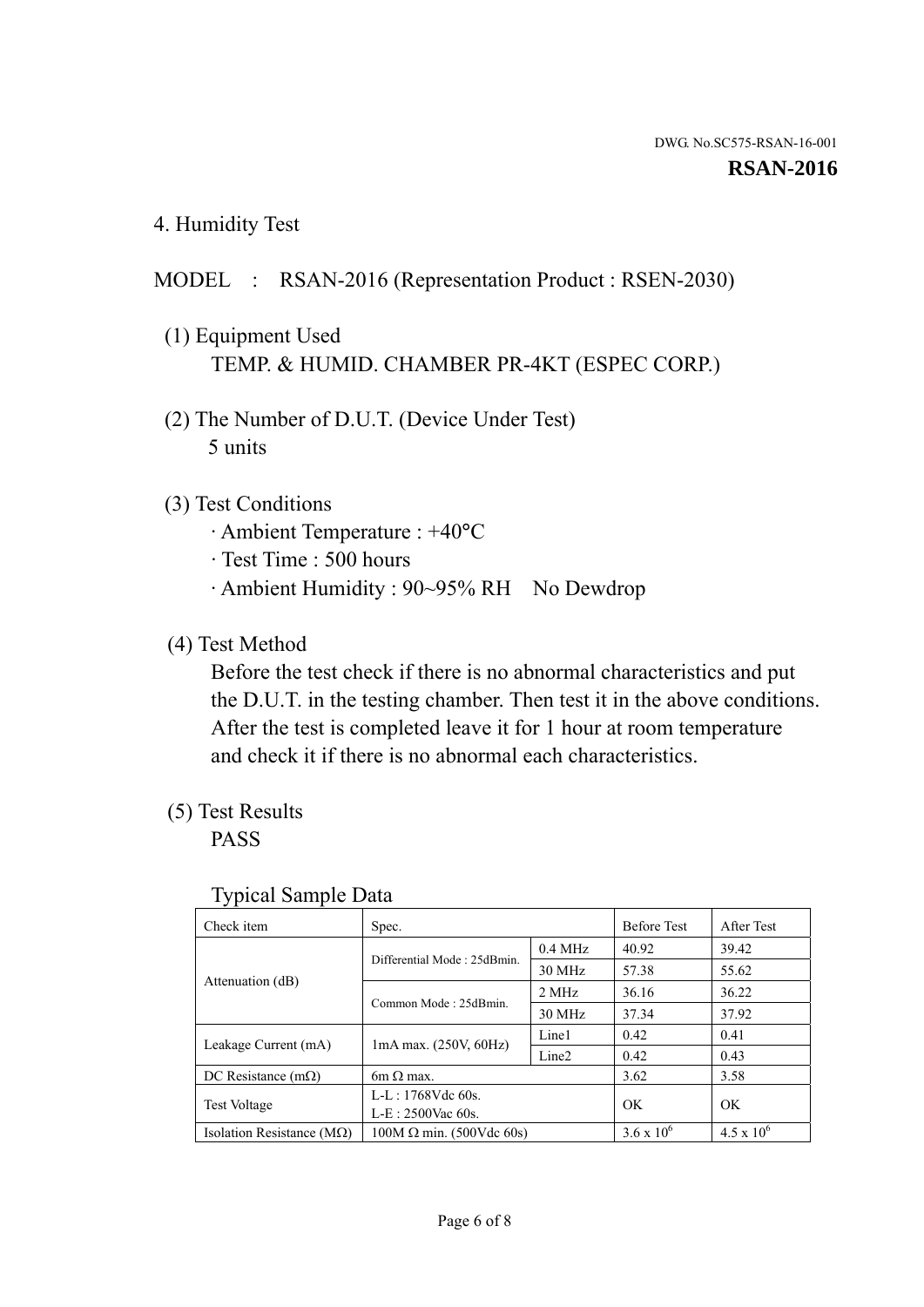5. High Temperature Resistance Test

#### MODEL : RSAN-2016 (Representation Product : RSEN-2060)

- (1) Equipment Used TEMPERATURE CHAMBER PHH-300 ( ESPEC CORP.)
- (2) The Number of D.U.T. (Device Under Test) 5 units
- (3) Test Conditions
	- · Ambient Temperature : +55°C
	- · Test Time : 500 hours
	- · Operating : DC 60A
- (4) Test Method

 Before the test check if there is no abnormal characteristics and put the D.U.T. in the testing chamber. Then test it in the above conditions. After the test is completed leave it for 1 hour at room temperature and check it if there is no abnormal each characteristics.

(5) Test Results

PASS

| ╯┸                                 |                                                         |           |                     |                     |
|------------------------------------|---------------------------------------------------------|-----------|---------------------|---------------------|
| Check item                         | Spec.                                                   |           | <b>Before Test</b>  | After Test          |
|                                    | Differential Mode: 25dBmin.                             | $0.2$ MHz | 57.86               | 58.52               |
|                                    |                                                         | 30 MHz    | 52.04               | 51.94               |
| Attenuation (dB)                   | Common Mode: 25dBmin.                                   | 2 MHz     | 35.90               | 36.04               |
|                                    |                                                         | 30 MHz    | 26.60               | 27.62               |
| Leakage Current (mA)               | Line1<br>$1mA$ max. $(250V, 60Hz)$<br>Line <sub>2</sub> |           | 0.45                | 0.46                |
|                                    |                                                         |           | 0.46                | 0.46                |
| DC Resistance $(m\Omega)$          | $3m \Omega$ max.                                        |           | 2.22                | 2.24                |
| <b>Test Voltage</b>                | $L-L: 1768Vdc$ 60s.                                     |           | OK                  | OK                  |
|                                    | $L-E: 2500$ Vac 60s.                                    |           |                     |                     |
| Isolation Resistance ( $M\Omega$ ) | $100M \Omega$ min. (500Vdc 60s)                         |           | $4.1 \times 10^{6}$ | $4.6 \times 10^{6}$ |

#### Typical Sample Data